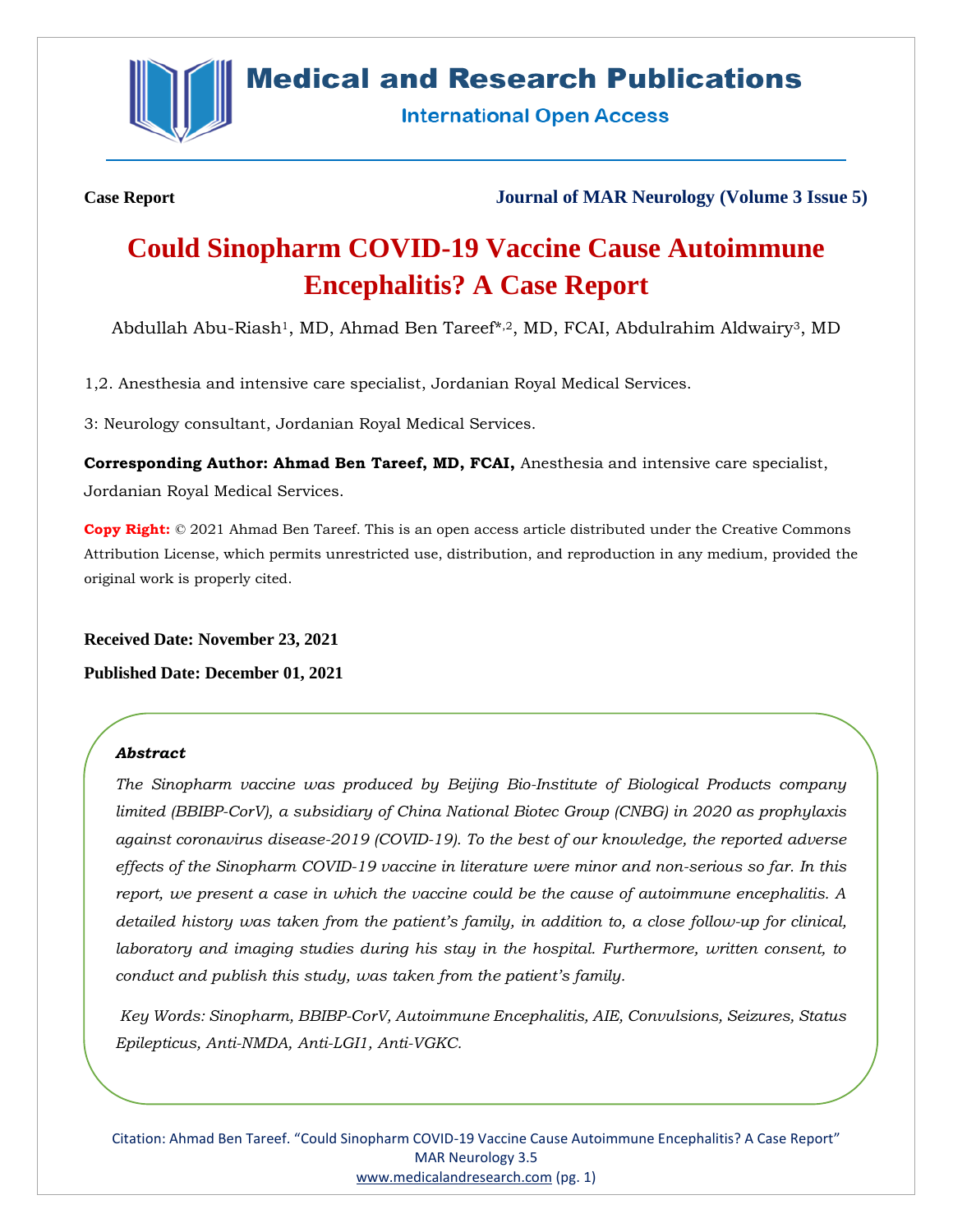#### **Introduction**

The Sinopharm vaccine was produced by Beijing Bio-Institute of Biological Products company limited (BBIBP-CorV), a subsidiary of China National Biotec Group (CNBG) in 2020 as prophylaxis against coronavirus disease-2019 (COVID-19) **[**1**]**. It was developed by β-propiolactone mediated inactivation of one Severe Acute Respiratory Syndrome Coronavirus-2 (SARS-CoV-2) strain, the 19nCoV-CDC-Tan-HB02 strain **[**2**]**. So far and to the best of our knowledge, literature has shown mild to moderate adverse effects following Sinopharm vaccination, such as; injection site pain, fatigue, headache and fever, with an overall good safety profile **[**1, 2, 3, 4, 5, 6, 7, 8**]**.

In this report, we present a case of autoimmune encephalitis (AIE) that could be a direct result of Sinopharm vaccination. Autoimmune encephalitis is a disorder in which the body produces antibodies that attack and damage the neuronal cell membrane and synaptic proteins in the central nervous system (CNS) **[**9**]**. Two well-known antibodies are causing autoimmune encephalitis, the anti-N-methyl-daspartic acid (anti-NMDA) receptor antibody and the anti-leucine-rich, glioma-inactivated 1 (anti-LGI1), voltage-gated potassium channel (VGKC) antibody **[**9**]**. It is thought that the pathogenesis of this disorder might be related to tumors, paraneoplastic disorders, infections or idiopathic **[**10**]**, and clinical presentation might include psychiatric symptoms, abnormal movements, cognitive changes and most commonly, seizures **[**10, 11**]**. Diagnosis of AIE should be guided by clinical data and it can be supported by serum and CSF antibodies detection, although failure to detect them doesn't rule out AIE **[**10**]**.

### **Ethical approval**

This study was approved by the local research ethics board at the Jordanian Royal Medical Services institution and written consent, to conduct and publish this study, was taken also from the patient's family.

#### **Case**

A 20-year-old man presented to the emergency room (ER) as a case of status epilepticus, although he was not known to have any medical illnesses and no family history of epilepsy or autoimmune disorders. Vital signs were stable and he was afebrile. The convulsions were tonic-clonic in nature, benzodiazepines and phenytoin failed to abort them so sodium thiopental (STP) general anesthesia was administered and the airway was secured by an endotracheal tube. The convulsions were very resistant to the degree that STP infusion was maintained at a rate of 575 mg/ hour, then he was transferred into the intensive care unit (ICU). The history dates back 6 weeks before his presentation to the ER when he received the second dose of Sinopharm COVID 19 vaccine, he developed generalized fatigue and myalgia the next day. A few

Citation: Ahmad Ben Tareef. "Could Sinopharm COVID-19 Vaccine Cause Autoimmune Encephalitis? A Case Report" MAR Neurology 3.5 [www.medicalandresearch.com](http://www.medicalandresearch.com/) (pg. 2)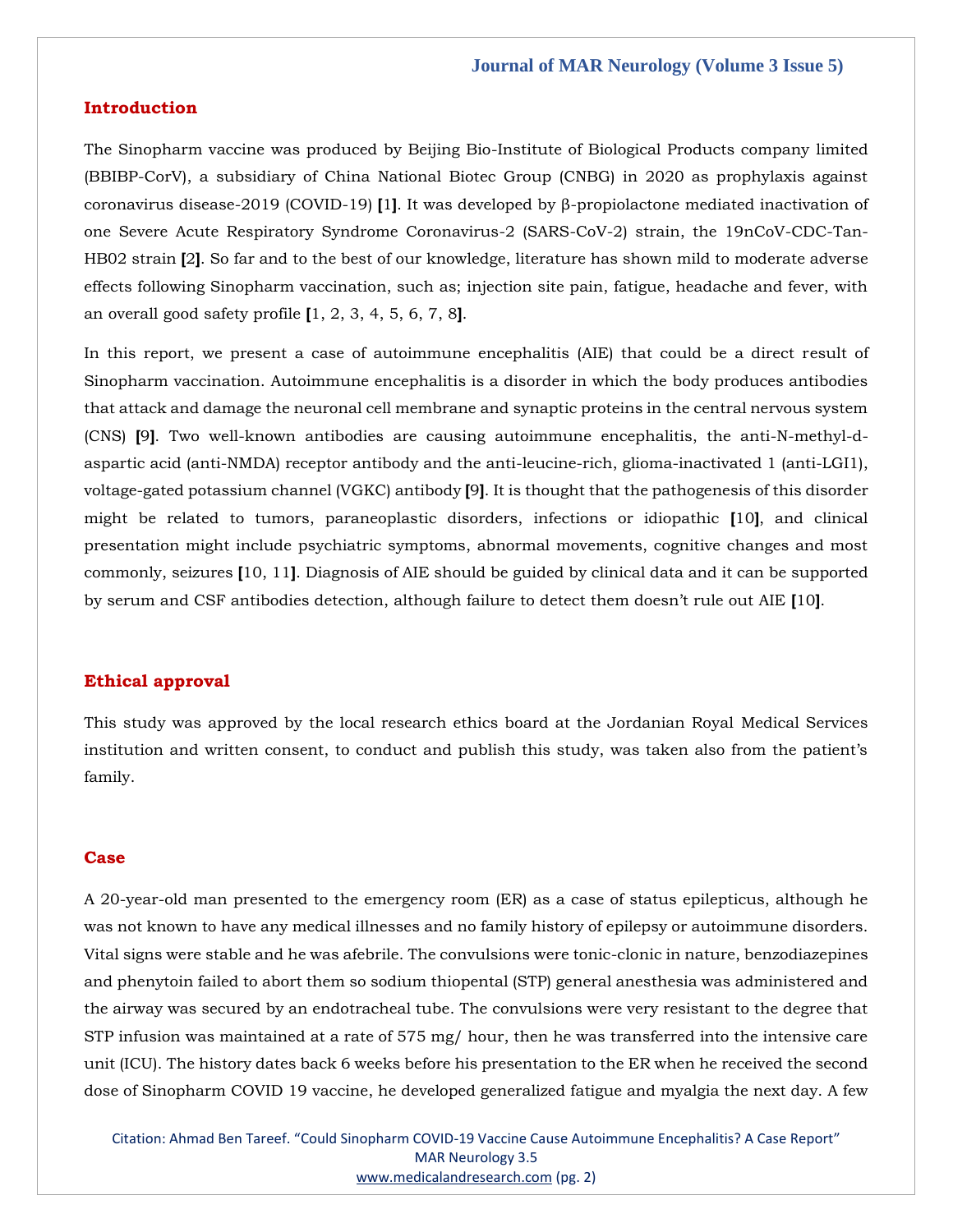# **Journal of MAR Neurology (Volume 3 Issue 5)**

days later on, he developed a brief single episode of tonic-clonic convulsion, preceded by hallucinations, and followed by bilateral hand tremor and amnesia for the whole event. At that time a brain magnetic resonance imaging (MRI) was done and it was unremarkable, so the patient was reassured. He received the first Sinopharm vaccine dose three weeks before the second dose but side effects were unremarkable except for vomiting once on the same day of vaccination. The family denied any history of a recent upper respiratory tract infection.

During his ICU stay investigations were done. Initial complete blood counts (CBC) showed lymphocytosis, electrolytes and kidney function tests were normal, Toxicology screen was negative, brain computed tomography (CT) was normal and CSF analysis was unremarkable except for elevated glucose level. Blood, urine and CSF cultures were negative for microorganisms. Broad-spectrum antibiotics and acyclovir were started, in addition to anticonvulsants (phenytoin and levetiracetam). STP coma continued for 36 hours, then the patient was extubated two days later, but he was still agitated, disoriented to time, place and person, and having convulsions from time to time. An electroencephalogram (EEG) study showed brain epileptiform activity and a brain MRI showed changes that are suggestive of autoimmune encephalitis involving the limbic system. Knowing that, antibiotics and antivirals were switched into teicoplanin as prophylaxis and methylprednisolone was started. Subsequently, the patient showed a significant improvement in terms of convulsions control and disorientation, and he was discharged from ICU ten days after admission.

#### **Discussion**

This report showed a possible association between the Sinopharm COVID-19 vaccine and autoimmune encephalitis, something that has not been shown previously in the literature, to the best of our knowledge. Xia et al, **[**3**]** studied the safety of inactivated vaccines against SARS- COV-2 and didn't demonstrate any serious side effects. Balsam Qubais Saeed et al, **[**4**]** studied side effects following Sinopharm COVID-19 vaccination and found that side effects following the first and second vaccine doses were mild, predictable, and no cases needed hospitalization due to adverse effects from the vaccine.

Al Khames Aga et al, **[**5**]** studied the safety of different COVID-19 vaccines, one of them was Sinopharm and found that 40% of subjects who received this vaccine didn't have any adverse effects. On the other hand, the other 60% of subjects had only minor local and systemic adverse effects. Almufty et al, **[**6**]** studied also the side effects of COVID-19 vaccines, including the Sinopharm vaccine, and found that all the side effects were minor that didn't need further intervention. Furthermore, Abu-Hammad et al, **[**7**]** and Hatmal et al **[**8**]** didn't report serious side effects among studied Sinopharm vaccine recipients.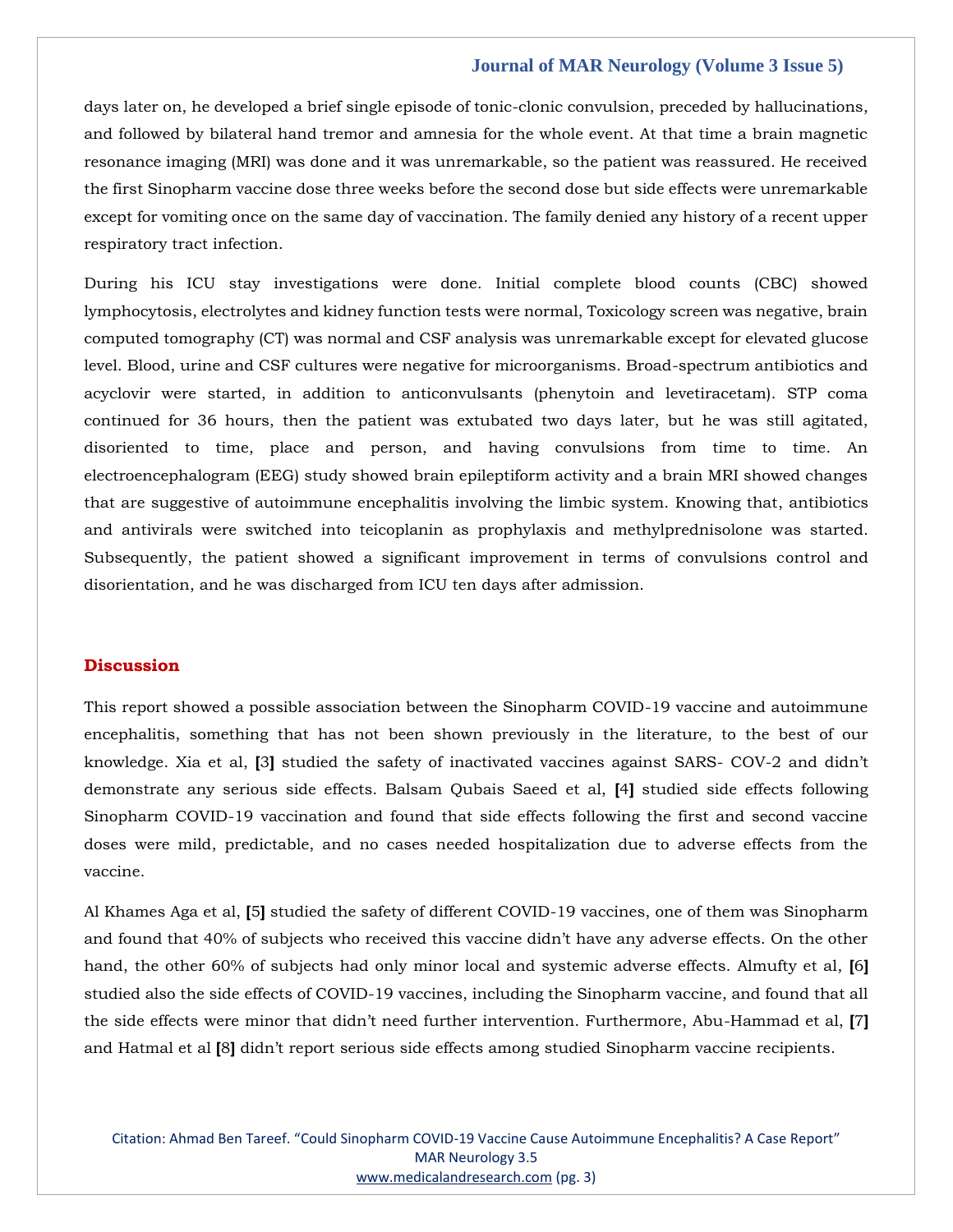# **Conclusion**

Sinopharm COVID-19 vaccine could be associated with autoimmune encephalitis, further larger studies may be needed to confirm that.

# **Conflict of Interest**

No conflict of interest to declare.

# **References**

1. [Nikolaos C Kyriakidis, Andrés López-Cortés, Eduardo Vásconez González, Alejandra Barreto](https://www.google.com/search?q=SARS-CoV-2+vaccines+strategies%3A+a+comprehensive+review+of+phase+3+candidates%2C+NPJ+Vaccines&oq=SARS-CoV-2+vaccines+strategies%3A+a+comprehensive+review+of+phase+3+candidates%2C+NPJ+Vaccines&aqs=chrome..69i57.1133j0j7&sourceid=chrome&ie=UTF-8)  Grimaldos, Esteban Ortiz Prado, et al, "SARS[-CoV-2 vaccines strategies: a comprehensive review of](https://www.google.com/search?q=SARS-CoV-2+vaccines+strategies%3A+a+comprehensive+review+of+phase+3+candidates%2C+NPJ+Vaccines&oq=SARS-CoV-2+vaccines+strategies%3A+a+comprehensive+review+of+phase+3+candidates%2C+NPJ+Vaccines&aqs=chrome..69i57.1133j0j7&sourceid=chrome&ie=UTF-8)  [phase 3 candidates, NPJ Vaccines](https://www.google.com/search?q=SARS-CoV-2+vaccines+strategies%3A+a+comprehensive+review+of+phase+3+candidates%2C+NPJ+Vaccines&oq=SARS-CoV-2+vaccines+strategies%3A+a+comprehensive+review+of+phase+3+candidates%2C+NPJ+Vaccines&aqs=chrome..69i57.1133j0j7&sourceid=chrome&ie=UTF-8)", 2021 Feb 22.

2. [Shengli Xia, Yuntao Zhang, Yanxia Wang, Hui Wang, Yunkai Yang, George Fu Gao, Wenjie Tan,](https://www.google.com/search?q=Safety+and+immunogenicity+of+an+inactivated+SARS-CoV-2+vaccine%2C+BBIBP-CorV%3A+a+randomised%2C+double-blind%2C+placebo-controlled%2C+phase+1%2F2+trial&sxsrf=AOaemvKJsqtj8jmIh2YMdx7gI3E3i8TYKw%3A1638165997408&ei=7W2kYcCwGLGV4-EPteijkAg&ved=0ahUKEwiA2-7y87z0AhWxyjgGHTX0CIIQ4dUDCA4&uact=5&oq=Safety+and+immunogenicity+of+an+inactivated+SARS-CoV-2+vaccine%2C+BBIBP-CorV%3A+a+randomised%2C+double-blind%2C+placebo-controlled%2C+phase+1%2F2+trial&gs_lcp=Cgdnd3Mtd2l6EAMyBwgjEOoCECcyBwgjEOoCECcyBwgjEOoCECcyBwgjEOoCECcyBwgjEOoCECcyBwgjEOoCECcyBwgjEOoCECcyBwgjEOoCECcyBwgjEOoCECcyBwgjEOoCECdKBAhBGABQlQZYlQZgzQloAXACeACAAQCIAQCSAQCYAQCgAQGgAQKwAQrAAQE&sclient=gws-wiz)  [Guizhen Wu, Miao Xu, Zhiyong Lou, Weijin Huang, Wenbo Xu, Baoying Huang, Huijuan Wang, Wei](https://www.google.com/search?q=Safety+and+immunogenicity+of+an+inactivated+SARS-CoV-2+vaccine%2C+BBIBP-CorV%3A+a+randomised%2C+double-blind%2C+placebo-controlled%2C+phase+1%2F2+trial&sxsrf=AOaemvKJsqtj8jmIh2YMdx7gI3E3i8TYKw%3A1638165997408&ei=7W2kYcCwGLGV4-EPteijkAg&ved=0ahUKEwiA2-7y87z0AhWxyjgGHTX0CIIQ4dUDCA4&uact=5&oq=Safety+and+immunogenicity+of+an+inactivated+SARS-CoV-2+vaccine%2C+BBIBP-CorV%3A+a+randomised%2C+double-blind%2C+placebo-controlled%2C+phase+1%2F2+trial&gs_lcp=Cgdnd3Mtd2l6EAMyBwgjEOoCECcyBwgjEOoCECcyBwgjEOoCECcyBwgjEOoCECcyBwgjEOoCECcyBwgjEOoCECcyBwgjEOoCECcyBwgjEOoCECcyBwgjEOoCECcyBwgjEOoCECdKBAhBGABQlQZYlQZgzQloAXACeACAAQCIAQCSAQCYAQCgAQGgAQKwAQrAAQE&sclient=gws-wiz)  [Wang, Wei Zhang, Na Li, Zhiqiang Xie, Ling Ding, Wangyang You, Yuxiu Zhao, Xuqin Yang, Yang Liu,](https://www.google.com/search?q=Safety+and+immunogenicity+of+an+inactivated+SARS-CoV-2+vaccine%2C+BBIBP-CorV%3A+a+randomised%2C+double-blind%2C+placebo-controlled%2C+phase+1%2F2+trial&sxsrf=AOaemvKJsqtj8jmIh2YMdx7gI3E3i8TYKw%3A1638165997408&ei=7W2kYcCwGLGV4-EPteijkAg&ved=0ahUKEwiA2-7y87z0AhWxyjgGHTX0CIIQ4dUDCA4&uact=5&oq=Safety+and+immunogenicity+of+an+inactivated+SARS-CoV-2+vaccine%2C+BBIBP-CorV%3A+a+randomised%2C+double-blind%2C+placebo-controlled%2C+phase+1%2F2+trial&gs_lcp=Cgdnd3Mtd2l6EAMyBwgjEOoCECcyBwgjEOoCECcyBwgjEOoCECcyBwgjEOoCECcyBwgjEOoCECcyBwgjEOoCECcyBwgjEOoCECcyBwgjEOoCECcyBwgjEOoCECcyBwgjEOoCECdKBAhBGABQlQZYlQZgzQloAXACeACAAQCIAQCSAQCYAQCgAQGgAQKwAQrAAQE&sclient=gws-wiz)  [Qian Wang, Lili Huang, Yongli Yang, Guangxue Xu, Bojian Luo, Wenling Wang, Peipei Liu, Wanshen](https://www.google.com/search?q=Safety+and+immunogenicity+of+an+inactivated+SARS-CoV-2+vaccine%2C+BBIBP-CorV%3A+a+randomised%2C+double-blind%2C+placebo-controlled%2C+phase+1%2F2+trial&sxsrf=AOaemvKJsqtj8jmIh2YMdx7gI3E3i8TYKw%3A1638165997408&ei=7W2kYcCwGLGV4-EPteijkAg&ved=0ahUKEwiA2-7y87z0AhWxyjgGHTX0CIIQ4dUDCA4&uact=5&oq=Safety+and+immunogenicity+of+an+inactivated+SARS-CoV-2+vaccine%2C+BBIBP-CorV%3A+a+randomised%2C+double-blind%2C+placebo-controlled%2C+phase+1%2F2+trial&gs_lcp=Cgdnd3Mtd2l6EAMyBwgjEOoCECcyBwgjEOoCECcyBwgjEOoCECcyBwgjEOoCECcyBwgjEOoCECcyBwgjEOoCECcyBwgjEOoCECcyBwgjEOoCECcyBwgjEOoCECcyBwgjEOoCECdKBAhBGABQlQZYlQZgzQloAXACeACAAQCIAQCSAQCYAQCgAQGgAQKwAQrAAQE&sclient=gws-wiz)  Guo, Xiaoming Yang, et al, "[Safety and immunogenicity of an inactivated SARS-CoV-2 vaccine, BBIBP-](https://www.google.com/search?q=Safety+and+immunogenicity+of+an+inactivated+SARS-CoV-2+vaccine%2C+BBIBP-CorV%3A+a+randomised%2C+double-blind%2C+placebo-controlled%2C+phase+1%2F2+trial&sxsrf=AOaemvKJsqtj8jmIh2YMdx7gI3E3i8TYKw%3A1638165997408&ei=7W2kYcCwGLGV4-EPteijkAg&ved=0ahUKEwiA2-7y87z0AhWxyjgGHTX0CIIQ4dUDCA4&uact=5&oq=Safety+and+immunogenicity+of+an+inactivated+SARS-CoV-2+vaccine%2C+BBIBP-CorV%3A+a+randomised%2C+double-blind%2C+placebo-controlled%2C+phase+1%2F2+trial&gs_lcp=Cgdnd3Mtd2l6EAMyBwgjEOoCECcyBwgjEOoCECcyBwgjEOoCECcyBwgjEOoCECcyBwgjEOoCECcyBwgjEOoCECcyBwgjEOoCECcyBwgjEOoCECcyBwgjEOoCECcyBwgjEOoCECdKBAhBGABQlQZYlQZgzQloAXACeACAAQCIAQCSAQCYAQCgAQGgAQKwAQrAAQE&sclient=gws-wiz)[CorV: a randomised, double-blind, placebo-controlled, phase 1/2 trial](https://www.google.com/search?q=Safety+and+immunogenicity+of+an+inactivated+SARS-CoV-2+vaccine%2C+BBIBP-CorV%3A+a+randomised%2C+double-blind%2C+placebo-controlled%2C+phase+1%2F2+trial&sxsrf=AOaemvKJsqtj8jmIh2YMdx7gI3E3i8TYKw%3A1638165997408&ei=7W2kYcCwGLGV4-EPteijkAg&ved=0ahUKEwiA2-7y87z0AhWxyjgGHTX0CIIQ4dUDCA4&uact=5&oq=Safety+and+immunogenicity+of+an+inactivated+SARS-CoV-2+vaccine%2C+BBIBP-CorV%3A+a+randomised%2C+double-blind%2C+placebo-controlled%2C+phase+1%2F2+trial&gs_lcp=Cgdnd3Mtd2l6EAMyBwgjEOoCECcyBwgjEOoCECcyBwgjEOoCECcyBwgjEOoCECcyBwgjEOoCECcyBwgjEOoCECcyBwgjEOoCECcyBwgjEOoCECcyBwgjEOoCECcyBwgjEOoCECdKBAhBGABQlQZYlQZgzQloAXACeACAAQCIAQCSAQCYAQCgAQGgAQKwAQrAAQE&sclient=gws-wiz)", Lancet Infect Dis, 2021 Jan.

3. Shengli Xia, Kai Duan, Yuntao Zhang, et al, "[Effect of an Inactivated Vaccine Against SARS-CoV-2 on](https://www.google.com/search?q=Effect+of+an+Inactivated+Vaccine+Against+SARS-CoV-2+on+Safety+and+Immunogenicity+Outcomes%2C+Interim+Analysis+of+2+Randomized+Clinical+Trials&sxsrf=AOaemvLfoekA4fRtDOyiYJ-mvg3pHsxAbw%3A1638166018163&ei=Am6kYZO2CcyG4-EPwp2C8A4&ved=0ahUKEwiTv-H887z0AhVMwzgGHcKOAO4Q4dUDCA4&uact=5&oq=Effect+of+an+Inactivated+Vaccine+Against+SARS-CoV-2+on+Safety+and+Immunogenicity+Outcomes%2C+Interim+Analysis+of+2+Randomized+Clinical+Trials&gs_lcp=Cgdnd3Mtd2l6EAMyBwgjEOoCECcyBwgjEOoCECcyBwgjEOoCECcyBwgjEOoCECcyBwgjEOoCECcyBwgjEOoCECcyBwgjEOoCECcyBwgjEOoCECcyBwgjEOoCECcyBwgjEOoCECdKBAhBGABQqAVYqAVg1QdoAXACeACAAQCIAQCSAQCYAQCgAQGgAQKwAQrAAQE&sclient=gws-wiz)  [Safety and Immunogenicity Outcomes, Interim Analysis of 2 Randomized Clinical Trials](https://www.google.com/search?q=Effect+of+an+Inactivated+Vaccine+Against+SARS-CoV-2+on+Safety+and+Immunogenicity+Outcomes%2C+Interim+Analysis+of+2+Randomized+Clinical+Trials&sxsrf=AOaemvLfoekA4fRtDOyiYJ-mvg3pHsxAbw%3A1638166018163&ei=Am6kYZO2CcyG4-EPwp2C8A4&ved=0ahUKEwiTv-H887z0AhVMwzgGHcKOAO4Q4dUDCA4&uact=5&oq=Effect+of+an+Inactivated+Vaccine+Against+SARS-CoV-2+on+Safety+and+Immunogenicity+Outcomes%2C+Interim+Analysis+of+2+Randomized+Clinical+Trials&gs_lcp=Cgdnd3Mtd2l6EAMyBwgjEOoCECcyBwgjEOoCECcyBwgjEOoCECcyBwgjEOoCECcyBwgjEOoCECcyBwgjEOoCECcyBwgjEOoCECcyBwgjEOoCECcyBwgjEOoCECcyBwgjEOoCECdKBAhBGABQqAVYqAVg1QdoAXACeACAAQCIAQCSAQCYAQCgAQGgAQKwAQrAAQE&sclient=gws-wiz)", JAMA. 2020.

4. [Balsam Qubais Saeed, Rula Al-Shahrabi, Shaikha Salah Alhaj, Zainab Mansour Alkokhardi, Ahmed](https://www.google.com/search?q=Side+Effects+and+Perceptions+Following+Sinopharm+COVID-19+Vaccination&sxsrf=AOaemvJNXeJkAS2MgivKgJLkvIgrrQ0eJg%3A1638166293081&ei=FW-kYeKmBNiYseMPtsy3kAc&ved=0ahUKEwiihe3_9Lz0AhVYTGwGHTbmDXIQ4dUDCA4&uact=5&oq=Side+Effects+and+Perceptions+Following+Sinopharm+COVID-19+Vaccination&gs_lcp=Cgdnd3Mtd2l6EAMyBwgjEOoCECcyBwgjEOoCECcyBwgjEOoCECcyBwgjEOoCECcyBwgjEOoCECcyBwgjEOoCECcyBwgjEOoCECcyBwgjEOoCECcyBwgjEOoCECcyBwgjEOoCECdKBAhBGABQgwhYgwhg3wpoAXACeACAAQCIAQCSAQCYAQCgAQGgAQKwAQrAAQE&sclient=gws-wiz)  Omar Adrees, "[Side Effects and Perceptions Following Sinopharm COVID-19 Vaccination](https://www.google.com/search?q=Side+Effects+and+Perceptions+Following+Sinopharm+COVID-19+Vaccination&sxsrf=AOaemvJNXeJkAS2MgivKgJLkvIgrrQ0eJg%3A1638166293081&ei=FW-kYeKmBNiYseMPtsy3kAc&ved=0ahUKEwiihe3_9Lz0AhVYTGwGHTbmDXIQ4dUDCA4&uact=5&oq=Side+Effects+and+Perceptions+Following+Sinopharm+COVID-19+Vaccination&gs_lcp=Cgdnd3Mtd2l6EAMyBwgjEOoCECcyBwgjEOoCECcyBwgjEOoCECcyBwgjEOoCECcyBwgjEOoCECcyBwgjEOoCECcyBwgjEOoCECcyBwgjEOoCECcyBwgjEOoCECcyBwgjEOoCECdKBAhBGABQgwhYgwhg3wpoAXACeACAAQCIAQCSAQCYAQCgAQGgAQKwAQrAAQE&sclient=gws-wiz)", Int J Infect [Dis, 2021 Aug 9.](https://www.google.com/search?q=Side+Effects+and+Perceptions+Following+Sinopharm+COVID-19+Vaccination&sxsrf=AOaemvJNXeJkAS2MgivKgJLkvIgrrQ0eJg%3A1638166293081&ei=FW-kYeKmBNiYseMPtsy3kAc&ved=0ahUKEwiihe3_9Lz0AhVYTGwGHTbmDXIQ4dUDCA4&uact=5&oq=Side+Effects+and+Perceptions+Following+Sinopharm+COVID-19+Vaccination&gs_lcp=Cgdnd3Mtd2l6EAMyBwgjEOoCECcyBwgjEOoCECcyBwgjEOoCECcyBwgjEOoCECcyBwgjEOoCECcyBwgjEOoCECcyBwgjEOoCECcyBwgjEOoCECcyBwgjEOoCECcyBwgjEOoCECdKBAhBGABQgwhYgwhg3wpoAXACeACAAQCIAQCSAQCYAQCgAQGgAQKwAQrAAQE&sclient=gws-wiz)

5. Qutaiba A Al Khames Aga, Waseem H [Alkhaffaf, Tagreed H Hatem, Kawthar F Nassir, Yazan Batineh,](https://www.google.com/search?q=Safety+of+COVID-19+vaccines&sxsrf=AOaemvJ1x4mVfaNHEjbDhN8eZ7KjNtHdSw%3A1638166310908&ei=Jm-kYfPaNomF4-EP8IiS8Aw&ved=0ahUKEwjzha2I9bz0AhWJwjgGHXCEBM4Q4dUDCA4&uact=5&oq=Safety+of+COVID-19+vaccines&gs_lcp=Cgdnd3Mtd2l6EAM6BwgjEOoCECdKBAhBGABQjQZYjQZguQloAXACeACAAcMCiAHDApIBAzMtMZgBAKABAaABArABCsABAQ&sclient=gws-wiz)  [Abdullah T Dahham, Dimah Shaban, Luma A Al Khames Aga, Manhal Y R Agha, Muaamar Traqchi,](https://www.google.com/search?q=Safety+of+COVID-19+vaccines&sxsrf=AOaemvJ1x4mVfaNHEjbDhN8eZ7KjNtHdSw%3A1638166310908&ei=Jm-kYfPaNomF4-EP8IiS8Aw&ved=0ahUKEwjzha2I9bz0AhWJwjgGHXCEBM4Q4dUDCA4&uact=5&oq=Safety+of+COVID-19+vaccines&gs_lcp=Cgdnd3Mtd2l6EAM6BwgjEOoCECdKBAhBGABQjQZYjQZguQloAXACeACAAcMCiAHDApIBAzMtMZgBAKABAaABArABCsABAQ&sclient=gws-wiz)  "[Safety of COVID-19 vaccines](https://www.google.com/search?q=Safety+of+COVID-19+vaccines&sxsrf=AOaemvJ1x4mVfaNHEjbDhN8eZ7KjNtHdSw%3A1638166310908&ei=Jm-kYfPaNomF4-EP8IiS8Aw&ved=0ahUKEwjzha2I9bz0AhWJwjgGHXCEBM4Q4dUDCA4&uact=5&oq=Safety+of+COVID-19+vaccines&gs_lcp=Cgdnd3Mtd2l6EAM6BwgjEOoCECdKBAhBGABQjQZYjQZguQloAXACeACAAcMCiAHDApIBAzMtMZgBAKABAaABArABCsABAQ&sclient=gws-wiz)", J Med Virol, 2021 July 16.

6. [Hind B Almufty, Shinah A Mohammed, Arshad M Abdullah, Muayad A Mirza,](https://www.google.com/search?q=Potential+adverse+effects+of+COVID19+vaccines+among+Iraqi+population%3B+a+comparison+between+the+three+available+vaccines+in+Iraq%3B+a+retrospective+cross-sectional+study%2C+Diabetes&sxsrf=AOaemvLEc05XXTYUYiNfHFyJvvkWhfrSuQ%3A1638166457262&ei=uW-kYd21D-KP4-EP04aOqAk&ved=0ahUKEwid9pHO9bz0AhXixzgGHVODA5UQ4dUDCA4&uact=5&oq=Potential+adverse+effects+of+COVID19+vaccines+among+Iraqi+population%3B+a+comparison+between+the+three+available+vaccines+in+Iraq%3B+a+retrospective+cross-sectional+study%2C+Diabetes&gs_lcp=Cgdnd3Mtd2l6EAMyBwgjEOoCECcyBwgjEOoCECcyBwgjEOoCECcyBwgjEOoCECcyBwgjEOoCECcyBwgjEOoCECcyBwgjEOoCECcyBwgjEOoCECcyBwgjEOoCECcyBwgjEOoCECdKBAhBGABQuwVYuwVgwwdoAXAAeACAAQCIAQCSAQCYAQCgAQGgAQKwAQrAAQE&sclient=gws-wiz) "Potential adverse [effects of COVID19 vaccines among Iraqi population; a comparison between the three available vaccines](https://www.google.com/search?q=Potential+adverse+effects+of+COVID19+vaccines+among+Iraqi+population%3B+a+comparison+between+the+three+available+vaccines+in+Iraq%3B+a+retrospective+cross-sectional+study%2C+Diabetes&sxsrf=AOaemvLEc05XXTYUYiNfHFyJvvkWhfrSuQ%3A1638166457262&ei=uW-kYd21D-KP4-EP04aOqAk&ved=0ahUKEwid9pHO9bz0AhXixzgGHVODA5UQ4dUDCA4&uact=5&oq=Potential+adverse+effects+of+COVID19+vaccines+among+Iraqi+population%3B+a+comparison+between+the+three+available+vaccines+in+Iraq%3B+a+retrospective+cross-sectional+study%2C+Diabetes&gs_lcp=Cgdnd3Mtd2l6EAMyBwgjEOoCECcyBwgjEOoCECcyBwgjEOoCECcyBwgjEOoCECcyBwgjEOoCECcyBwgjEOoCECcyBwgjEOoCECcyBwgjEOoCECcyBwgjEOoCECcyBwgjEOoCECdKBAhBGABQuwVYuwVgwwdoAXAAeACAAQCIAQCSAQCYAQCgAQGgAQKwAQrAAQE&sclient=gws-wiz)  [in Iraq; a retrospective cross-sectional study, Diabetes](https://www.google.com/search?q=Potential+adverse+effects+of+COVID19+vaccines+among+Iraqi+population%3B+a+comparison+between+the+three+available+vaccines+in+Iraq%3B+a+retrospective+cross-sectional+study%2C+Diabetes&sxsrf=AOaemvLEc05XXTYUYiNfHFyJvvkWhfrSuQ%3A1638166457262&ei=uW-kYd21D-KP4-EP04aOqAk&ved=0ahUKEwid9pHO9bz0AhXixzgGHVODA5UQ4dUDCA4&uact=5&oq=Potential+adverse+effects+of+COVID19+vaccines+among+Iraqi+population%3B+a+comparison+between+the+three+available+vaccines+in+Iraq%3B+a+retrospective+cross-sectional+study%2C+Diabetes&gs_lcp=Cgdnd3Mtd2l6EAMyBwgjEOoCECcyBwgjEOoCECcyBwgjEOoCECcyBwgjEOoCECcyBwgjEOoCECcyBwgjEOoCECcyBwgjEOoCECcyBwgjEOoCECcyBwgjEOoCECcyBwgjEOoCECdKBAhBGABQuwVYuwVgwwdoAXAAeACAAQCIAQCSAQCYAQCgAQGgAQKwAQrAAQE&sclient=gws-wiz)" Metab Syndr, 2021 July 12.

7. [Osama Abu-Hammad, Hamza Alduraidi, Shaden Abu-Hammad, Ahmed Alnazzawi, Hamzah Babkair,](https://www.google.com/search?q=Side+Effects+Reported+by+Jordanian+Healthcare+Workers+Who+Received+COVID-19+Vaccines&sxsrf=AOaemvKJ_grJCQKZ7Xy569BszfMu8salJw%3A1638166482937&ei=0m-kYb_MOKyY4-EPxPygoAo&ved=0ahUKEwi__bDa9bz0AhUszDgGHUQ-CKQQ4dUDCA4&uact=5&oq=Side+Effects+Reported+by+Jordanian+Healthcare+Workers+Who+Received+COVID-19+Vaccines&gs_lcp=Cgdnd3Mtd2l6EAMyBQgAEIAEOgcIIxDqAhAnSgQIQRgAULAFWLAFYMgHaAFwAngAgAHNAYgBzQGSAQMyLTGYAQCgAQGgAQKwAQrAAQE&sclient=gws-wiz)  [Abdalla Abu-Hammad, Ibrahim Nourwali, Farah Qasem, Najla Dar-Odeh,](https://www.google.com/search?q=Side+Effects+Reported+by+Jordanian+Healthcare+Workers+Who+Received+COVID-19+Vaccines&sxsrf=AOaemvKJ_grJCQKZ7Xy569BszfMu8salJw%3A1638166482937&ei=0m-kYb_MOKyY4-EPxPygoAo&ved=0ahUKEwi__bDa9bz0AhUszDgGHUQ-CKQQ4dUDCA4&uact=5&oq=Side+Effects+Reported+by+Jordanian+Healthcare+Workers+Who+Received+COVID-19+Vaccines&gs_lcp=Cgdnd3Mtd2l6EAMyBQgAEIAEOgcIIxDqAhAnSgQIQRgAULAFWLAFYMgHaAFwAngAgAHNAYgBzQGSAQMyLTGYAQCgAQGgAQKwAQrAAQE&sclient=gws-wiz) "Side Effects Reported by [Jordanian Healthcare Workers Who Received COVID-19 Vaccines](https://www.google.com/search?q=Side+Effects+Reported+by+Jordanian+Healthcare+Workers+Who+Received+COVID-19+Vaccines&sxsrf=AOaemvKJ_grJCQKZ7Xy569BszfMu8salJw%3A1638166482937&ei=0m-kYb_MOKyY4-EPxPygoAo&ved=0ahUKEwi__bDa9bz0AhUszDgGHUQ-CKQQ4dUDCA4&uact=5&oq=Side+Effects+Reported+by+Jordanian+Healthcare+Workers+Who+Received+COVID-19+Vaccines&gs_lcp=Cgdnd3Mtd2l6EAMyBQgAEIAEOgcIIxDqAhAnSgQIQRgAULAFWLAFYMgHaAFwAngAgAHNAYgBzQGSAQMyLTGYAQCgAQGgAQKwAQrAAQE&sclient=gws-wiz)", Vaccines (Basel), 2021 Jun 1.